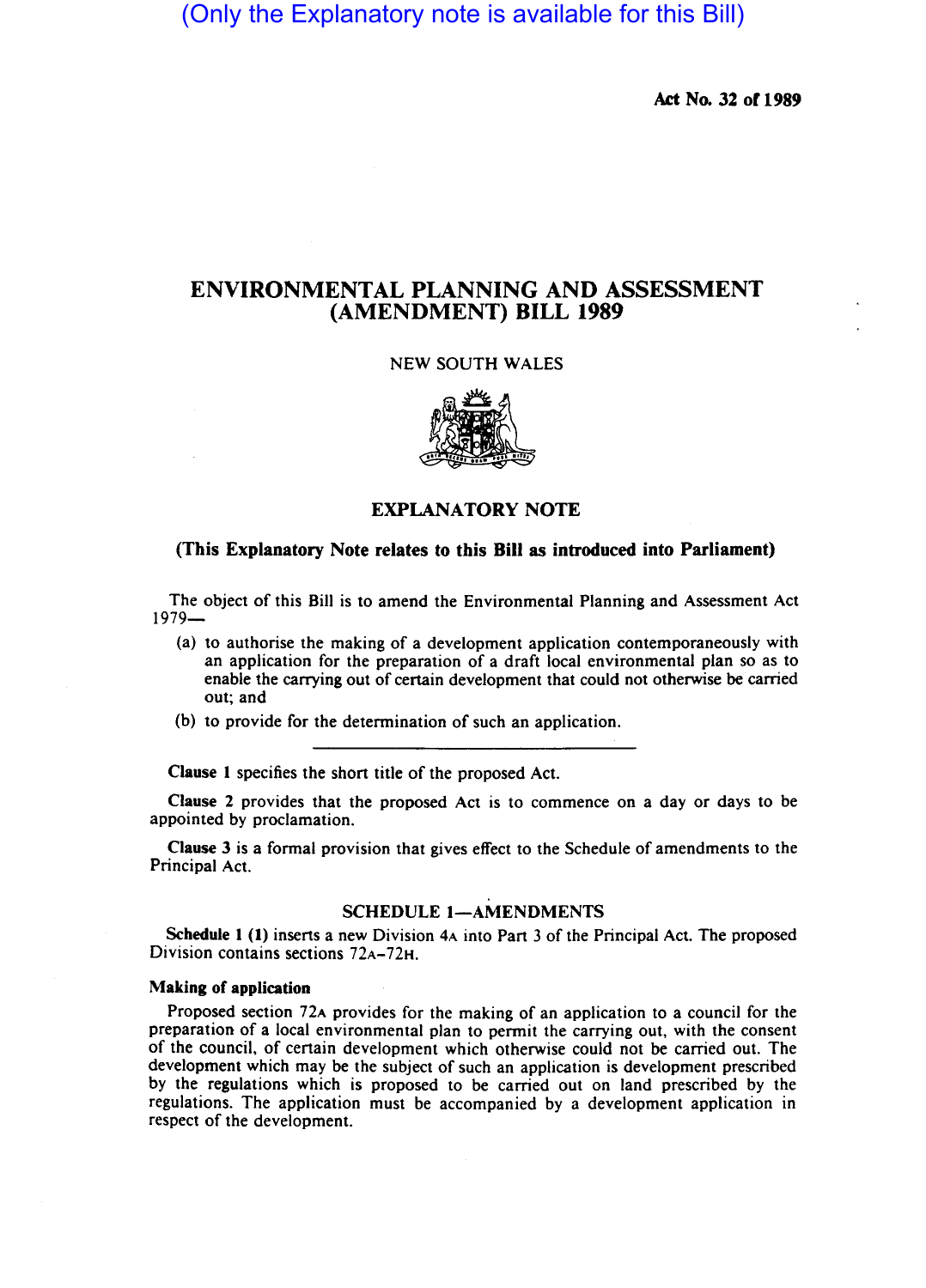*Environmental Planning and Assessment (Amendment) 1989* 

### Preparation of local environmental plan and advertising of development application

Proposed section 728 provides that the council must prepare a draft local environmental plan, in terms determined by the Minister, to enable the development the subject of the application to be carried out with the council's consent. The council must advertise the draft plan and the accompanying development application and the public may make submissions to the council about the plan and the application.

## Consideration and making of plan

Proposed section 72c provides that, after considering submissions and any matters prescribed by the regulations, the council shall decide whether or not the draft plan should be made. If it decides that the draft plan should be made, the council shall submit the draft plan to the Director who shall arrange for the plan to be published in the Gazette. The plan takes effect from the date of its publication.

## Determination of development application by council

Proposed section 72D provides that, if the council decides that the draft plan should be made, it shall determine the development application as if the development the subject of the application was permissible development. If the council decides that the draft plan should not be made, the council shall refuse the application. If the council makes no decision about the making of the plan or otherwise does not determine the development application within the time limits specified in section 96, the development application will be taken to have been refused and the applicant may appeal to the Land and Environment Court.

#### Appeals

Proposed section 72E provides that if the applicant appeals to the Land and Environment Court against a decision by the council to refuse the application, or to attach conditions to its consent. each person who made a submission in respect of the application shall be given notice of the appeal and shall be entitled to be heard at the hearing. It also provides that the Court shall make its decision on any appeal (whether by the applicant or by an objector) as if the draft plan were in force.

### Making of local environmental plan following decision of Court

Proposed section 72F provides that if the decision of the Court on an appeal has the effect of granting consent to the development, the registrar of the Court shall notify the Director accordingly. The Director shall then arrange for the draft local environmental plan associated with the development application to be published in the Gazette if this has not already been done.

#### Date from which consent operates

Proposed section 72G provides that a consent under the new Division (whether by the council or the Court) shall be treated as if it were a consent granted in the normal manner under Division I of Part 4 but generally shall operate from the date on which the draft plan associated with the application is published in the Gazette.

## Application of Divisions I and 5 and Part 4

Proposed section 72H provides that certain other provisions of the Principal Act concerning local environmental plans and development applications shall apply to plans and applications prepared and made under the proposed new Division.

Schedule I (2) and (4) make amendments to sections 99 and 106 as a consequence of the new Division.